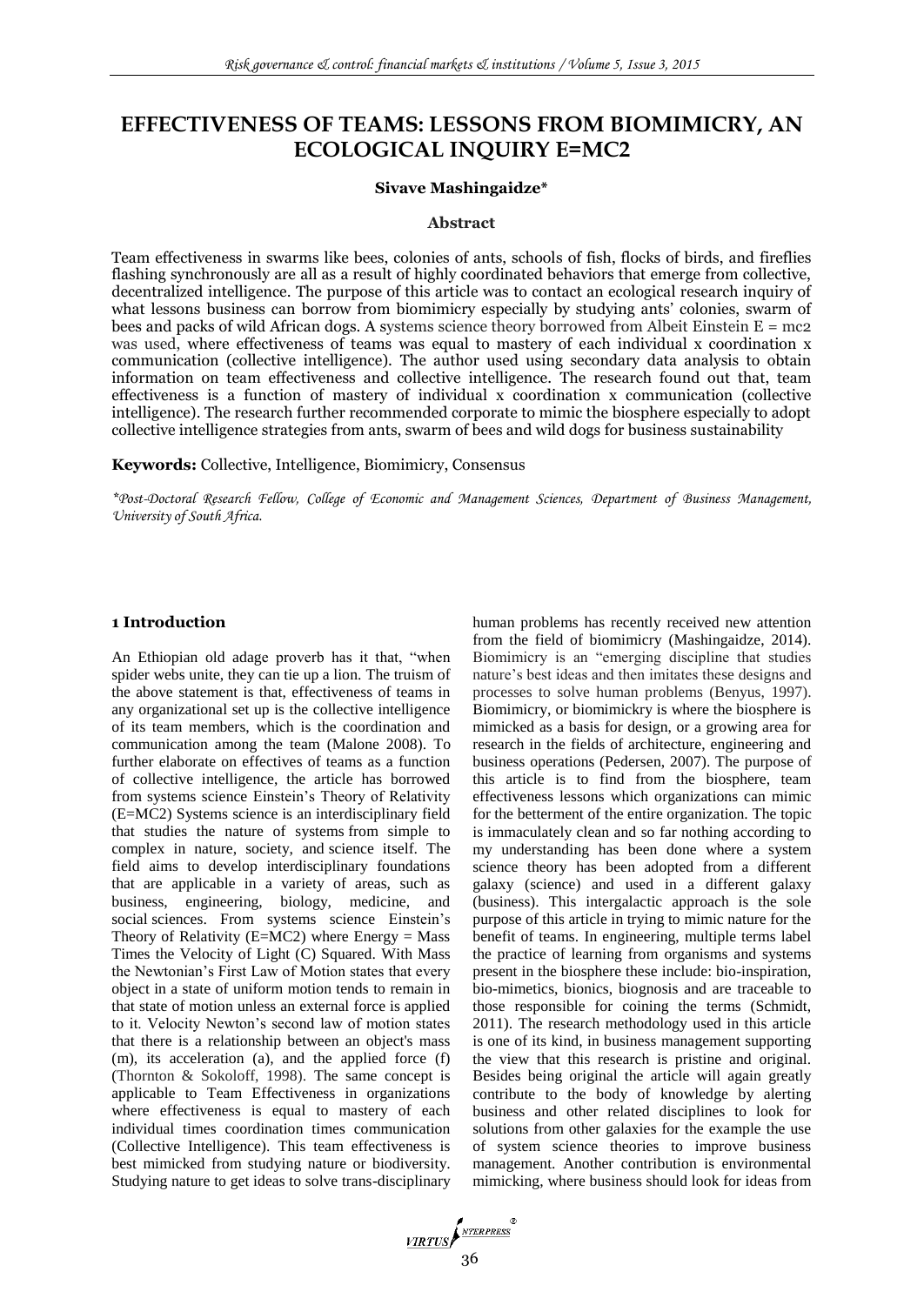nature to solve problems. . A major problem today in many organizations is authoritarian type of leadership. The resultant stress experienced by the participants in an authoritarian or bureaucratic work environment has an adverse impact on both individual and organizational performance. This is why bureaucracy is inherently unsuitable for any task that requires the expression of the finer human qualities such as empathy, compassion and intuitive thinking. King Solomon in Bible discouraged the authoritarian idea of leadership and directed people to learn from the ants. He said, "Go to the ant, thou sluggard; consider her ways, and be wise" (Proverbs 6 verse 6). The article will unfold as follows; first research methodology will be discussed, and secondly definitions of some terms will be given as they relate to this study, thirdly the article investigates some team effective lessons found in the animal kingdom for example bees, ants and African wild dogs.

### **2 Ecological research methodology**

This methodology is at its infancy and was coined by Given, (2008). He posited that, researchers who describe their research as "ecological" generally have concern for the environment, the relation of the environment to humans, and the impact humans have on environmental health and sustainability. As a methodology, ecological research can vary depending on the intents and purposes of the research and the theoretical and conceptual frameworks used. Ecological research can refer to several types of research, including research that is done from a worldview emphasizing the interrelatedness of all forms of life, research that integrates ecology with the social sciences, research that focuses on a philosophical understanding, and research that focuses on an understanding human knowing, learning, and action as they occur in particular settings (Given, 2008).

#### *2.1 The ecological worldview*

According to Given (2008), the worldview is nonreductionist, it refuses to separate the focus of inquiry from its context, and is concerned with the way in which the object or event is embedded in and reciprocally related with natural and social environments. Researchers value all living things and consider humans to be only one part of the large integrated web of life. This type of ecological research seeks to understand complexity and the emergent nature of knowledge and how this relates to the wellbeing of future generations. The research is driven by the belief that humans can learn from the study of ecosystems that are sustainable communities of plants, animals, and small organisms. The promise is that by understanding the principles of organization of ecological communities, humans can revitalize their social and cultural communities based on ecological principles Given (2008). The research methods used by ecological researchers are eclectic that is selecting

what seems best to suit the research for example in this article secondary data will be used including archival documents and peer-reviewed journal articles. In addition, all issues of the journals Swarm Intelligence, collective intelligence, biomimicry, team effectiveness and the International Journal of Swarm Intelligence were reviewed for suitable articles. A Strategy of analysis was performed by reading through the titles, abstracts and results. A search for peer-reviewed journal articles was done using UNISA Online databases in Business Management, Behavioral Ecology and Sociobiology. All searches were limited to research published in English delimited to ten years (2004-2014). Key criteria were used in the decision tree for selecting articles for inclusion/exclusion in the literature review. The following describes the inclusion/exclusion criteria. From UNISA Electronic Databases the Sage Journal was selected. When Search Terms: "collective intelligence, biomimicry, team effectiveness, group hunting, wisdom of crowds, consensus decisionmaking and ant colony" were entered, 46 Hits came out. And only 13 articles and books with an (\*) at the reference page were considered for review. Thirtythree articles were excluded because abstracts and results were identified as irrelevant to my topic and not worthy of further exploration

#### **3 Biomimicry definition**

Biomimicry is a new science that studies nature's models and then imitates or takes inspiration from these designs and processes to solve human problems, for example a solar cell inspired by a leaf. Leonardo da Vinci for example drew sketches of a flying machine inspired by birds' wings. In the late 1950s American biophysicist Otto Schmidt and US Air Force doctor Jack Steele conducted research on machine engineering inspired by nature, for which they coined the terms biomimetics and bionics respectively. Biomimicry is a new way of viewing and valuing nature. It introduces an era based not on what we can extract from the natural world, but what we can learn from it." In that respect, biomimicry can be truly be seen as a welcome novelty.

### *3.1 Intelligence definition*

Tracing the meaning of intelligence, one could discover an imponderable number of interpretations from different time periods and subject areas. This article has selected definitions of "intelligence" as below:

 Intellect relieves human beings of the pressure to physically adapt to the environment and instead enables them to adapt the environment to their own needs [Müller 2009].

 Intelligence is what intelligence tests measure (Boring, 1926).

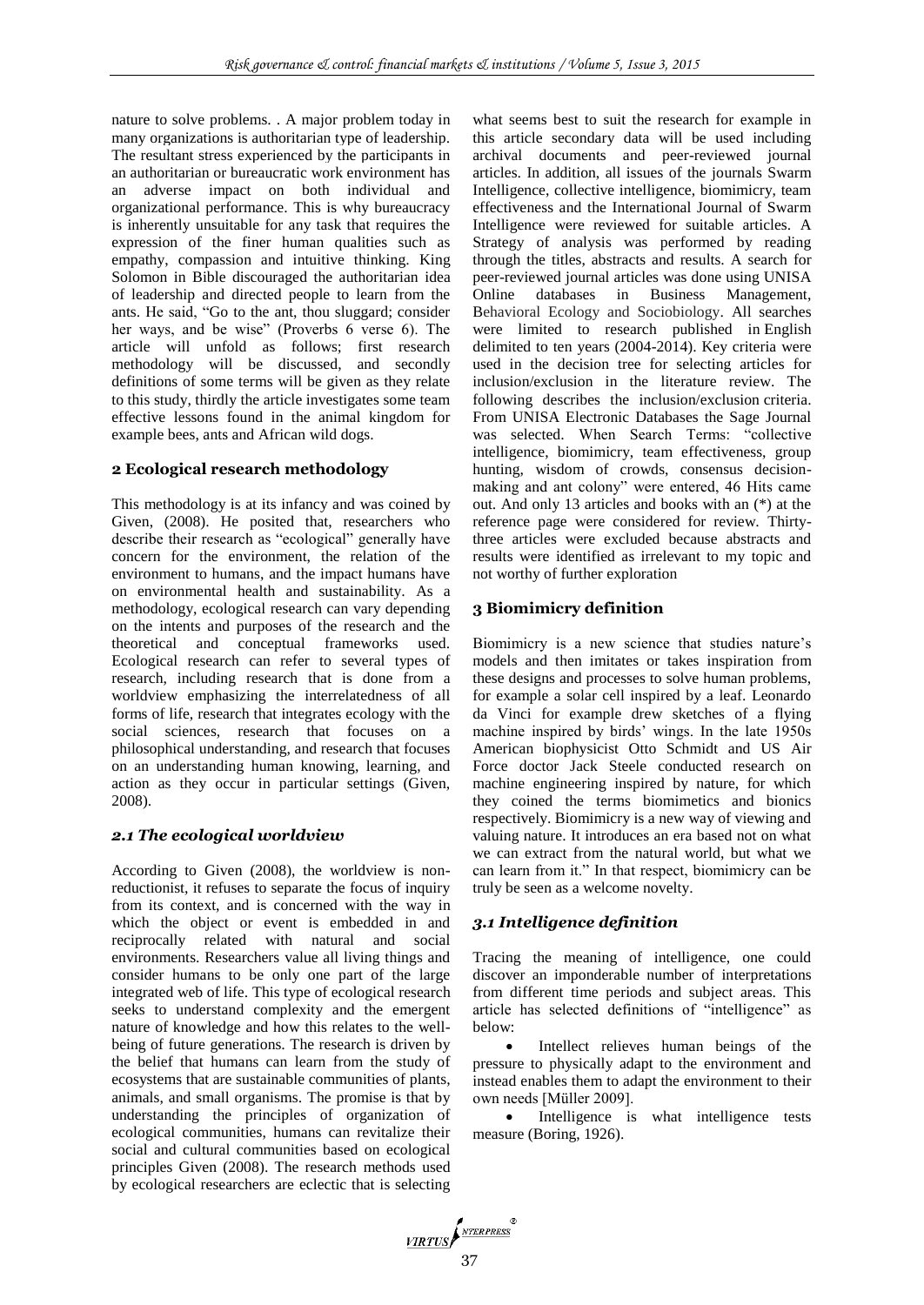Intelligence is understood to mean adaptive behavior as a means of conserving life, or more specifically the species (Aulinger, & Miller, 2014).

 Intelligence is a biophysical potential to process information that can be activated in a cultural setting to solve problems or create products that are of value in a culture (Gardner, & Stough, 2002).

# *3.2 Collective intelligence definition*

 "[…] collective intelligence is groups of individuals doing things collectively that seem intelligent" (Malone 2008).

 "Collective intelligence is the capability for a group of individuals to envision a future and reach it in a complex context" (Benkler, & Masum, 2008)

 "[…] a group's collective intelligence as the general ability of the group to perform a wide variety of tasks" [Woolley et al. 2010]

 "Collective intelligence is the degree of ability of two or more living things to overcome challenges through the aggregation of individually processed information, whereby all actors follow identical rules of how to participate in the collective." (Levy, 1997)

### **6 Swarm intelligence and team effectiveness**

Team Intelligence or effectiveness is the degree of ability of two or more living things to overcome challenges through the aggregation of individually processed information, whereby the actors don't follow completely identical rules of how to participate in the team. (Aulinger, & Miller, 2014). According to Cacioppo, Fowler, and Christakis (2009), Swarm intelligence is the emergent collective intelligence of groups of simple agents. Each agent can interact with its local environment and other agents, but acts independently from all other agents. Cacioppo et al. (2009) describes a swarm as a certain family of social processing integrated by simpler units. It typically refers to a cluster of things such as insects, animals or artificial agents, in which individuals move in apparently random directions, but the group stays together as a whole.

## *4.1 Team effectiveness lessons from the social insects (ants and honeybees)*

Conradt and Roper (2005) proposed a useful conceptual distinction to classify animal group decision-making which called, combined and consensus decisions. Combined decision-making refers to cases where animals decide individually, without requiring a consensus but in a manner that is somehow dependent on the behavior of other group members; the aggregate results of these individual decisions critically affect the group as a whole. Many foraging decisions fall into this category, where foragers seek resources (e.g., nectar, prey) individually but under social influence (for example, using social-frequency information) from other foragers (Conradt and Roper 2005)

# *4.2 Army-ant colony*

Dorigo, (2006) denoted that, ants communicate with each other using pheromones. While searching in its environment, a worker ant will often pause briefly to deposit a small amount of pheromone along its route. Others are attracted to these pheromone markings, and will often reinforce them while following the trail. This seemingly simple mechanism provides a foundation for a complex array of coordinated behaviors and patterns, including the formation of trails to food resources and new nest sites, and optimization of these behaviors according to adaptive principles.

# *4.3 Combined decisions in ant colonies*

An experiment was conducted by Mohan, & Baskaran, (2012) to examine how ants, which have only a limited individual capacity for orientation, were able to locate food resources efficiently as collectives. In one experiment they placed a bridge between a nest of ants and a food source. The bridge had a skewed figure-8 shape. Starting from the nest end, it split into two branches of different lengths at two different points, which eventually merged to the same destination where the food was placed. A forager/searcher going in either direction (leaving the nest or leaving the food) had to choose between two paths at 2 choice points, which yielded four routes in total. Results showed that, 5-10 minutes after placement of the bridge, explorers crossed it and discovered the food. In short, this is team effectiveness which was initiated by one forager (mastery of one ant) and then collaboration/communication of the whole group (collective intelligence) to achieve their goal (discovering the food). A few minutes later, the shortest path between the nest and the food source was followed by a large majority of the ants. The ants solved the route-finding problem correctly as a collective (Mohan, & Baskaran, 2012)This occurred because ants traveling the shorter path returned home faster and thus reinforced the pheromone markings on the path more frequently (that is a path whose length is half of the other's is marked twice while an ant travels to and from the food source, as compared to the other path that could be marked only once in the same time period), and because others were nonlinearly attracted to the higher pheromone concentration (Mohan, & Baskaran, 2012)

According to Conradt and Roper (2005), nest migration of ants requires not only individual search behaviors as we have seen above, but also some mechanisms to aggregate individual judgments into a consensus. In gregarious species such as ants, all members must abide by the consensus outcome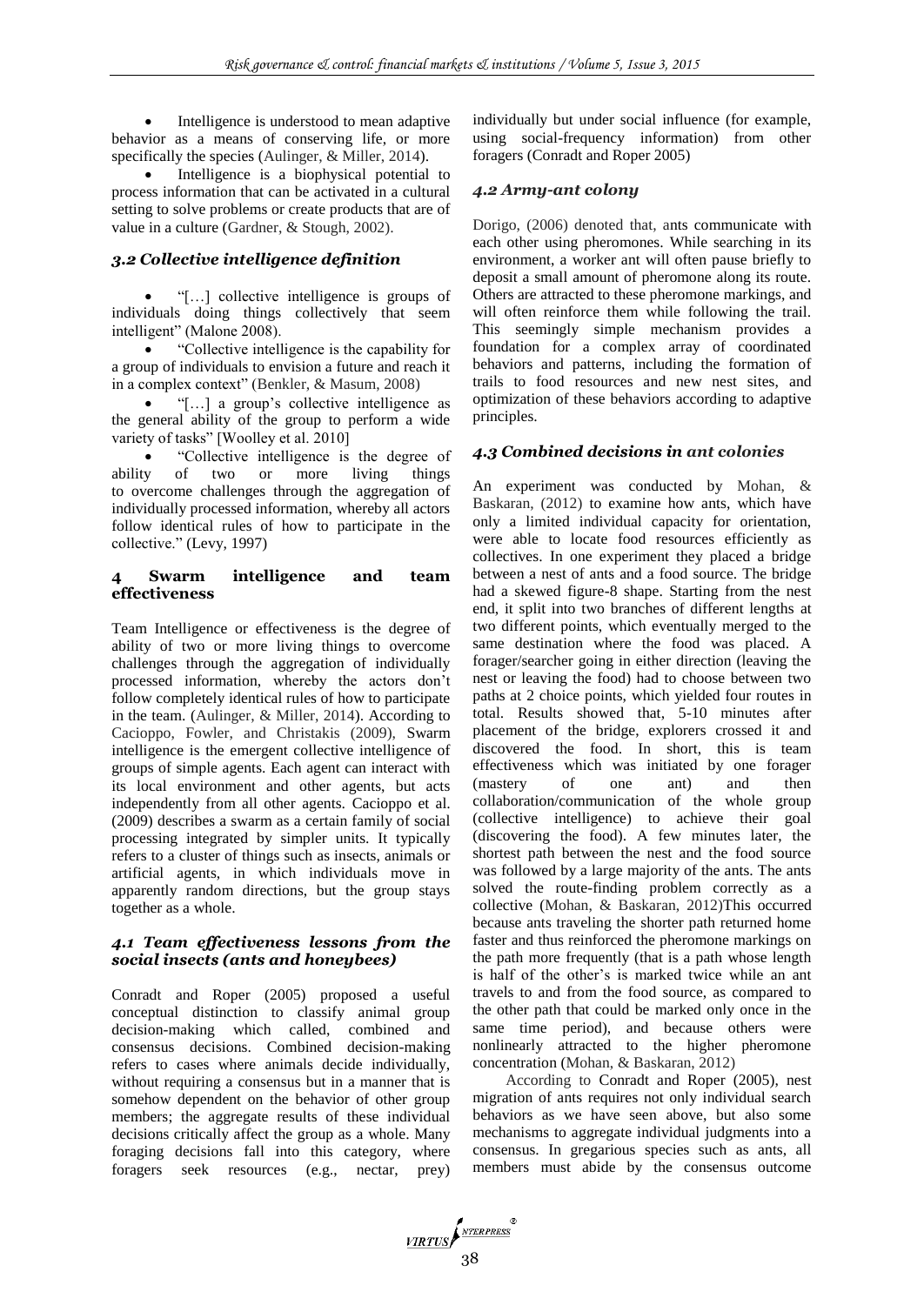whether or not they contributed to it, in order to maintain group cohesion against predation and other risks. Quorum rules are usually used in these situations to yield the group consensus. When nest damage is initially detected, a subset of workers (about 30% of the colony) starts an exploration phase, individually searching for candidate sites. Upon finding a candidate site, an individual ant enters an examination phase, carrying out an independent quality evaluation of the site (Conradt and Roper 2005). Once the individual has accepted the site in terms of quality, she enters a canvassing phase, returning to the old nest to recruit another ant to the new site via tandem-running (a method of recruitment used by some species of ants, such as Temnothorax albipennis, to lead nest mates to food and to facilitate quorum sensing). Each of the recruited ants then makes her own independent examinations of the new nest, proceeding to further tandem-run canvassing if warranted. Because ants take less time to accept higher-quality sites, overall recruitment is faster to such sites. Finally, once the population in the new nest exceeds some "quorum threshold," a recruiting ant enters a committed phase. The recruiters stop the relatively slow tandem-runs, and accelerate the migration process by carrying passive nest-mates and brood to the new nest site ( Czaczkes, Grüter, Jones, and Ratnieks, 2011)

### *4.4 Honeybees' colony*

Honeybees (Seeley, 2009), communicate with each other about movement decisions primarily through a "waggle dance" with a figure-8 pattern. Waggle dances are performed by foragers that have located food resources (nectar, pollen), water resources, or new nest sites. The direction and duration of the waggle dances are known to be related to the direction and distance from the hive to the resource. Decisionmaking by individuals within such aggregates is so synchronized and intimately coordinated that it has previously been considered to require telepathic communication among group members or the synchronized response to commands given, somehow, by a leader.

### *4.5 Combined decisions in honey bees*

In a field experiment conducted by Seeley, (2009), to test how efficiently a colony of honey bees could exploit nectar sources, where they placed two feeders (one feeder contained more concentrated sugar than the other) in opposite directions (with each being 400 meters away) from the hive, and altered the location of the richer feeder after 4 hours. The bees were able to track this change, and consistently focused their foraging efforts as a colony on the more profitable feeder. In late spring to early summer, as a large hive outgrows its nest, a colony of honey bees often divides itself. The queen leaves with about 2/3 of the worker bees to create a new colony, and a daughter queen stays in the old nest with the rest of the worker bees (Seeley, 2010). The swarm leaving the colony must find a new home in a short time, which is critical to their survival. The departing swarm, which is composed of 10,000 or so bees, typically clusters on a tree branch, while several hundred scout bees search the neighborhood for a new home. These scout bees fly out to inspect potential nest sites, and, upon returning to the colony, perform waggle dances to advertise any good sites they have discovered (Seeley, 2010)

### *4.6 Communication and coordination (collective intelligence)*

Taken together, the combined and consensus decisions of ants and honeybees when foraging for food or when migrating to a new nest site, have several key elements in common to yield their highly impressive group-level performances. The key factors include (communication) positive feedback along with nonlinear responses to social frequency information, for example trail markings by pheromones; the numbers of bees engaging in waggle dances. In the foraging case the process is started by one forager that finds a food source first, which is followed by more and more foragers over time (positive feedback) (Conradt & Roper, 2005).

#### *4.6.1 Coordination*

Coordination is the appropriate organization in space and time of the tasks required to solve a specific problem. This function leads to specific spatiotemporal distributions of individuals, of their activities and/or of the results of their activities in order to reach a given goal (Garnier, Gautrais, & Theraulaz, 2007). Coordination is also involved in the exploitation of food sources by pheromone trail laying ants. They build trail networks that spatially organize their foraging behavior between their nest and one or more food sources (Garnier, Gautrais, & Theraulaz, 2007)

#### *4.6.2 Cooperation*

Cooperation occurs when individuals achieve together a task that could not be done by a single one. The individuals must combine their efforts in order to successfully solve a problem that goes beyond their individual abilities. Cooperation is obvious in large prey retrieval, when a single individual is too weak to move a food item. Many cases of cooperative transport of prey were reported for several ant species such as weaver ants, army ants, and wood ants (Boström, & Bonsdorff, 1997). It was reported that ants engaged in the cooperative transport of a prey can hold at least ten times more weight than did solitary transporters ants (Boström, & Bonsdorff, 1997).

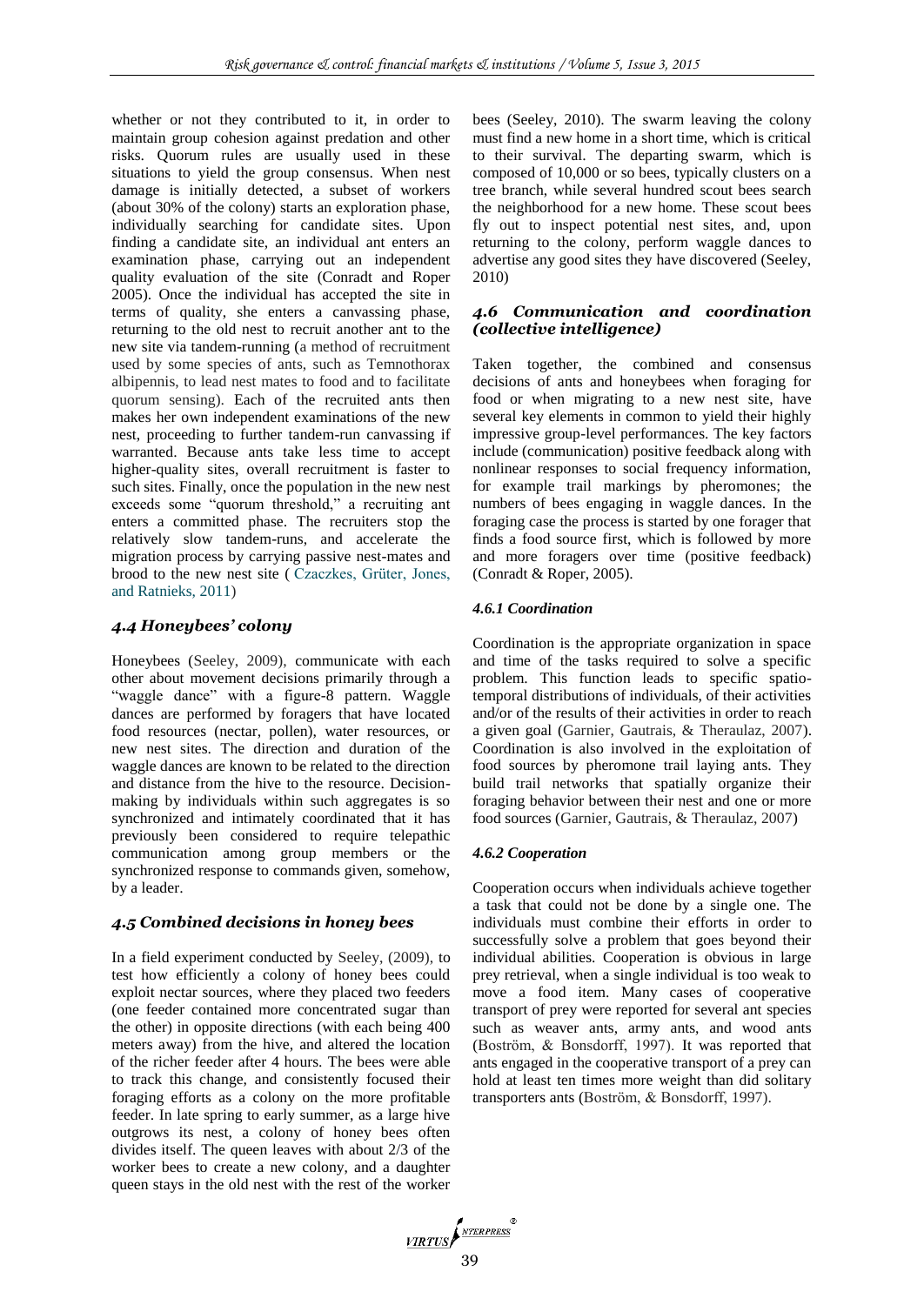#### *4.6.3 Collaboration*

Collaboration means that different activities are performed simultaneously by groups of specialized individuals, for instance foraging for prey or tending brood inside the nest (Ingram, Oefne, & Gordon, 2005). This specialization can rely on a pure behavioral differentiation as well as on a morphological one and be influenced by the age of the individuals. The most conspicuous expression of such division of labor is the existence of castes. For instance, in leaf cutter ants workers may belong to four different castes and their size is closely linked to the tasks they are performing (Hölldobler and Wilson 1990). Only the workers whose head size is larger than 1.6 millimeters are able to cut the leaves that are used to grow a mushroom that is the main food source of these colonies. On the contrary, only the tiny workers whose head size is about 0.5 millimeters are able to take charge of the cultivation of the mushroom. Differently, all workers look alike but they do not work to the same extent and they do not perform the same kind of tasks. Some of the workers are foragers and take most of the burden of going out of the colony in search of food and building materials. Others specialize in staying and working at the nest. Among these, some are more aggressive towards their nest mates and they are called fighters. The other wasps staying at home are called sitters and spend most of the time just sitting and grooming themselves (Gadagkar and Joshi 1983, 1984).

### *4.7 African wild dogs and team effectiveness*

According to Bailey, Myatt, & Wilson, (2013), African wild dogs are successful in their hunting expeditions 70 to 80 percent of the time; Cheetahs are successful 30 percent of the time; and Lions are successful 20 to 30 percent of the time (1996). Why are African wild dogs so successful? Their strength lies in their social entity—the pack—in which lies the African wild dog performance-enhancing traits— Shared Leadership, Shared Vision, Tenacity, and Individual Skills (Washington and Hacker, 2005).

The African wild dogs Concept (E=mc2) Where  $E =$  effectiveness of teams/success rate/catch the pray

M = mastery of individual<br> $C2 =$  collective  $=$  collective intelligence (coordination and communication) or group tenacity

#### *4.7.1 Team effectiveness and Individual skills*

Bailey et al. (2014) asserted that although The African wild dogs are typically known to live in packs, they can also survive individually. Based on painstaking empirical observations, McNutt and Boggs concluded that African wild dogs do not join packs to survive, but rather for company in-between hunting expeditions (1996). In their effort to understand the African wild dogs, they empirically, observed a wild dog for eight months, which chose to live and hunt by itself alone, although it made successful hunts, it was lonely. This observation suggests that the African wild dogs, among other success enhancing characteristics, do possess individual skills as well. But they these wild dogs are temperamentally seeking and enjoying the company of others; and they live in groups known as packs (Bailey et al, 2013). A pack comprising of males, females, and baby wild dogs, ranges from ten to 40 African wild dogs. A pack of African wild dogs usually has a dominant male and a dominant female for breeding purposes. Otherwise, hierarchy is almost nonexistent in a pack. With a record of 70 to 80 percent success in their hunting expeditions, the African wild dogs have the highest kill ratio in the world of predators (Bailey et al, 2013). The most experienced male in the pack usually leads a hunting expedition. The African wild dogs jump up on their hind legs for a better view when hunting for a prey; when they spot a prey, they drop their heads so as to appear unthreatening to the prey. The ability of the African wild dogs to work as a group defines and explains their unprecedented success as predators in the animal kingdom (Bailey et al, 2013). Washington and Hacker (2005) identified four distinctive characteristics they believed were responsible for their phenomenal success in the entire animal kingdom as predators: Shared Leadership, Shared Vision, Tenacity, and Individual Skills.

#### *4.7.2 Team effectiveness in wild dogs as a result of shared leadership*

The African wild dogs share the leadership role among themselves (Ruch, Herberstein, & Schneider, 2014). As observed and claimed by Ruch et al. (2014), African wild dogs have no hierarchical structure in their social entities, the packs; hence, there is not just one leader in any given pack, but a dominant male and a dominant female for breeding purposes only. In a typical hunting expedition, African wild dogs take turns in playing the leadership role, which is dependent of the location of the prey at any given point in time during the hunting expedition. If, for example, the prey turns east, the African wild dog closest to the prey will voluntarily take over the responsibility to lead the pack with respect to the charging of the prey. The same spontaneous response in behavior is delivered to the pack by the African wild dogs in position should the prey turn west, north, or south (Ruch et al. 2014). As purported Ruch et al. (2014), African wild dogs usually hunt in a queue format, which makes it possible for the African wild dog in front to easily drop to the back when tired and thereby let the next African wild dog in line take over the leading role maintaining the same particular line formation. Such a creative hunting strategy in the African wild dogs distinguishes them from ever other

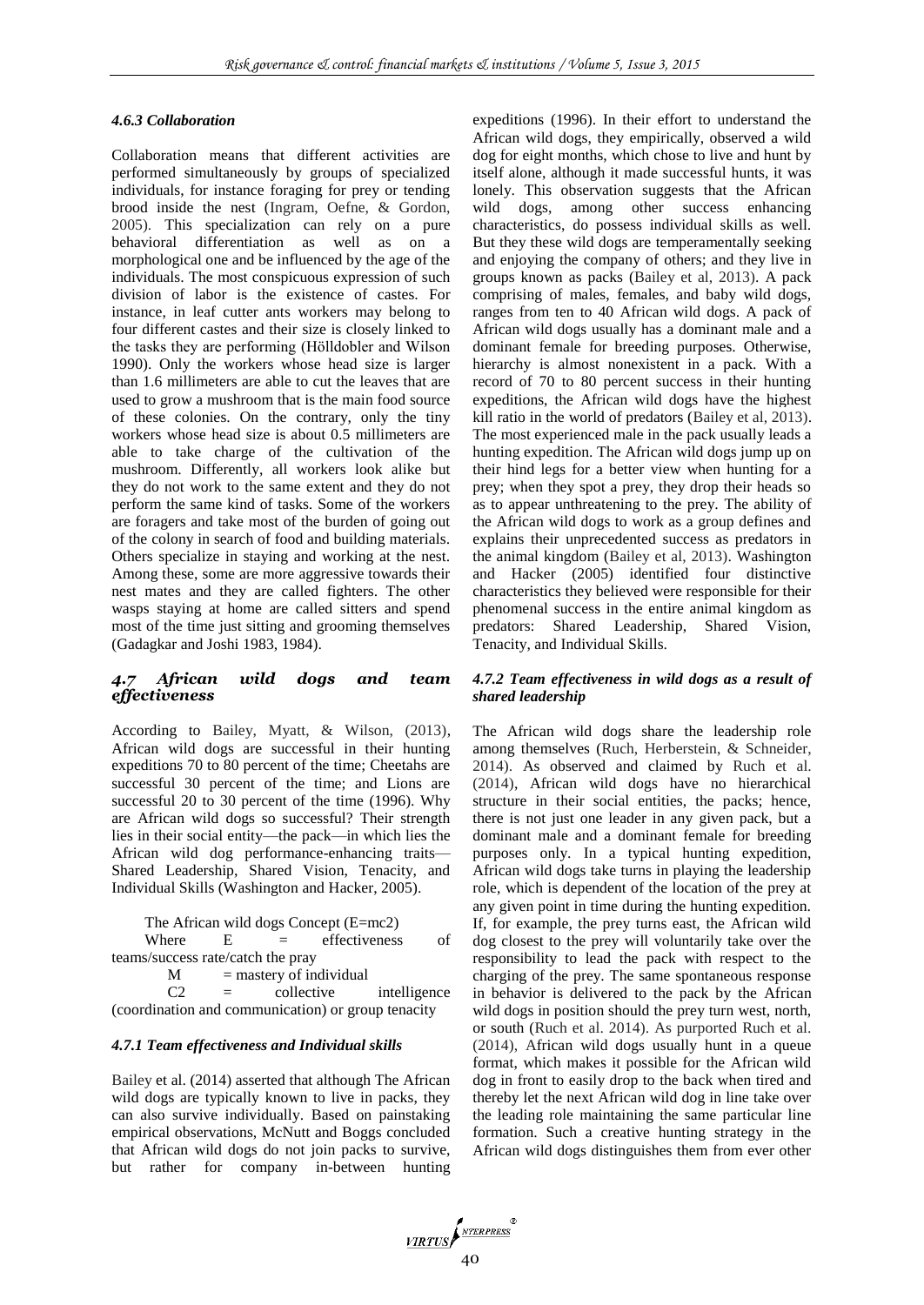predator in terms of success in the entire animal kingdom.

### *4.7.3 Team effectiveness in wild dogs as a result of shared vision*

Shared vision is a very important factor for the attainment of group or organizational goals in any social entity or organization. A close examination of the available literatures on the behavioral tendencies of the predators considered in this research study revealed only the African wild dogs in the entire animal kingdom to exhibit the characteristics of a work group with a Shared Vision (Washington and Hacker, 2005). The African wild dog packs organize their eating turns in the reverse order: eating turns amongst packs occur in a "bottom-top" order as opposed to the "top-down" order amongst the prides. When a catch is made, the pups get to eat first. In most cases, a nursing African wild dog takes in the pups' ration of the catch to be later regurgitated for the pups (Washington and Hacker, 2005)

The habit of feeding the youngest African wild dogs first and the subordinate African wild dogs last can be seen as a strategy that guarantees food for the packs in the future. A well-fed and properly nourished bunch of baby African wild dogs today will eventually translate into a strong and able pack in the future; and a group of underfed and hungry subordinate African wild dogs provides the motivation for another hunting expedition the next day. When they do go on a hunting expedition, all members of the pack do share the same vision (Ruch et al. 2014). They conscientiously work toward achieving the primary goal of the pack, which is to bring food home for every pack member

#### *4.7.4 Team effectiveness as a result of persistent determination (tenacity)*

Tenacity in wild dogs is characterized by determination, patience, persistence, perseverance. African wild dogs are patient, persistent and perseverance in their hunting process, and they are patient enough to persevere and endeavor to overcome all obstacles that come between them and their bounty. When they embark on a hunting expedition, they will relentlessly hunt their prey for hours or days, if necessary (Ruch et al. 2014). Tenacity pays off a great deal in any goal-oriented social entity, group or organization; and its presence in an animal work group can best be observed when a pack attempts hunting down a large prey. Instead of applying massive strength and force, like the lions normally would, or incredible speed, which the cheetahs are distinctively and characteristically known for, African wild dogs would simply apply tenacity so as to systematically and effectively w ear their prey down before charging it for the kill.

### *4.7.5 Team effectiveness Lessons from swarm behavior (ants, bees and wild dogs)*

Corporates are not used to solving decentralized problems in a decentralized way. They typically think of a leader as someone who can influence workers and workers are willing to follow because they believe in the cause or the vision (Trewavas, 2014). But the truth is not like that. With decentralization like in the ants, bees and wild dogs there is no leader and members collectively choose to act in a manner that is best for the whole. Crowds tend to be wise only if individual members act responsibly and make their own decisions. The majority/plurality aggregation in animal group decision-making, removes any dominant tendency in individual responses at the collective level than in authoritarian human set up. The African wild dogs display the presence of Shared Vision in their hunting expeditions by working collectively to achieve a common goal for the pack. Human beings have an added advantage in they adopt it with their unique language faculty; such flexible cognitive capacity allows them to be far better individual learners (and problem solvers) in much broader contexts than any other species on earth (Kokis, Macpherson, Toplak, West, & Stanovich, 2002)) if they can emulate the swarm intelligence system. The majoritarian decision-making can beat other decision mechanisms in a broad parametric range under uncertainty. Kameda et al. (2011) called such superb performances of majoritarian group decision-making "democracy under uncertainty. From the preceding description of self-organizing processes of swarms the following principles are discussed: coordination, cooperation, deliberation and collaboration.

# **5 Findings and discussion**

The research found out that the team effectiveness in ants; bees and wild dogs rely on self-organization that appears to be a major component of a wide range of collective intelligence in these social groupings. Taken together, the combined and consensus decisions of ants, honeybees and wild dogs when foraging for food, hunting or when migrating to a new nest site, have several key elements in common to yield their highly impressive group-level performances. Effectiveness in these social groupings relies on two basic ingredients:

 The first component is a positive feedback (communication) that results from the execution of simple behavioral "rules of thumb" that promote the creation of structures. For instance, trail recruitment to a food source is a kind of positive feedback which creates the conditions for the emergence of a trail network at the global level.

Secondly team effectiveness requires multiple direct or stigmergic (indirect coordination) interactions among individuals to produce apparently deterministic outcomes and the appearance of large and enduring structures.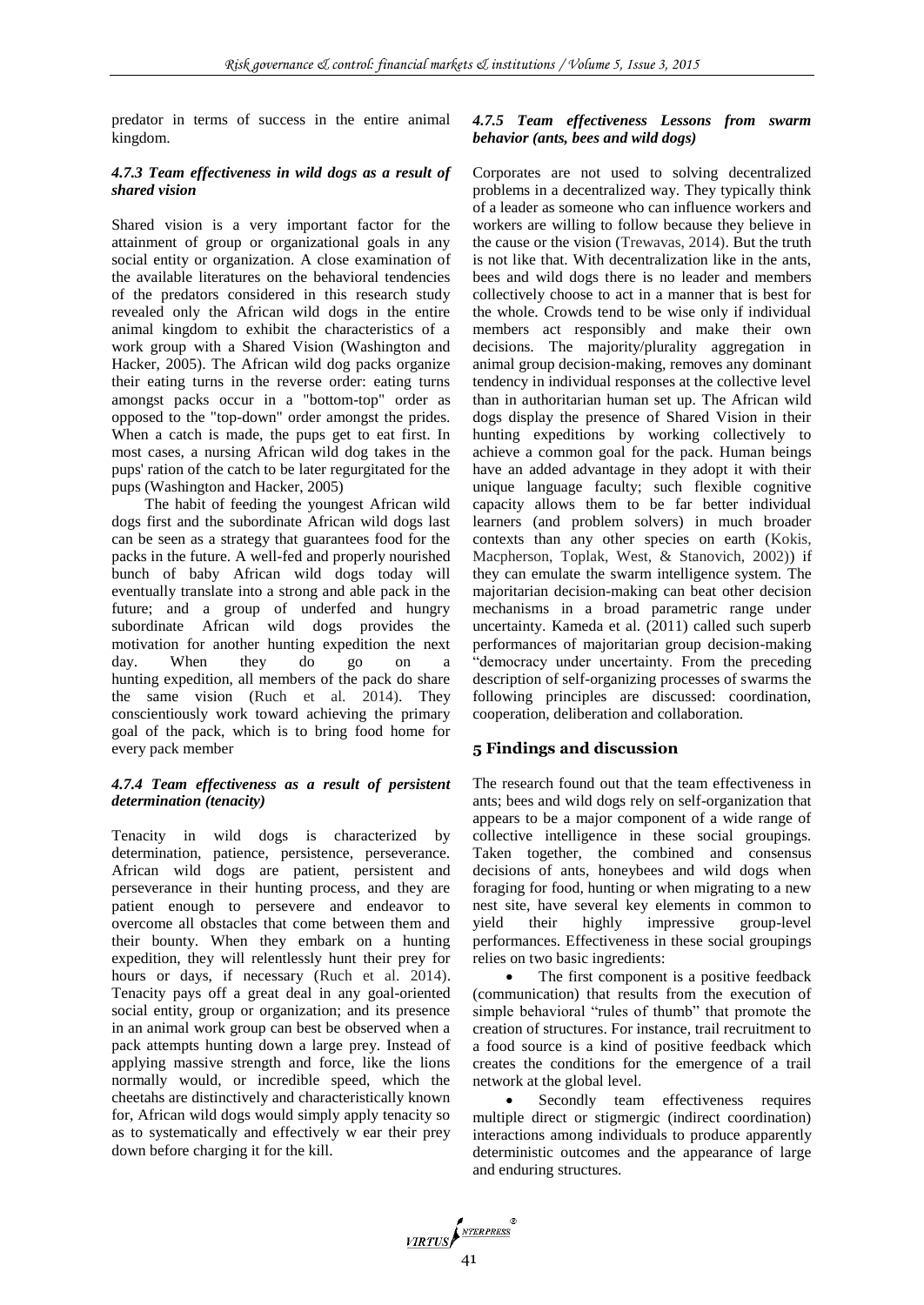#### **6 Conclusion and recommendation**

As exemplified in the previous subsections, team effectiveness is equal to mastery of one individual and the organization of collective intelligence in social insects which can be understood as the combination of coordination and cooperation/communication. Each of these functions emerges at the collective level from the unceasing interactions between the swarms. They support the information processing abilities of the colony according to two main axes:

 Coordination and collaboration shape the spatial, temporal and social structures that result from the colony's work. The coordination function regulates the spatio-temporal density of individuals while the collaboration function regulates the allocation of their activities.

 Cooperation and deliberation provide tools for the colony to face the environmental challenges. The deliberation function represents the mechanisms that support the decisions of the colony, while the cooperation function represents the mechanisms that overstep the limitations of the individuals

So E=mc2 (Effectiveness of Teams in organizations where effectiveness is equal to mastery of each individual times coordination times communication (Collective Intelligence) produce solutions to the colony problems and may give the impression that the colony as a whole plans its work to achieve its objectives. Swarms of bees, colonies of ants, packs wild dogs synchronously are all examples of highly coordinated behaviors that emerge from collective, decentralized intelligence. Social insects or animals work without supervision. In fact, their teamwork is largely self-organized, and coordination arises from the different interactions, communication among individuals in the colony. Although these interactions might be primitive (one ant merely following the trail left by another; for instance), taken together they result in efficient team effectiveness solutions to difficult problems (such as ending the shortest route to a food source among myriad possible paths)

#### **References**

- 1. \*Aulinger, A., & Miller, L. (2014). *Collective Intelligence versus Team Intelligence. In Proceedings of the Collective Intelligence Conference*.
- 2. \*Bailey, I., Myatt, J. P., & Wilson, A. M. (2013). *Group hunting within the Carnivora: physiological, cognitive and environmental influences on strategy and cooperation. Behavioral Ecology and Sociobiology,* 67(1), 1-17.
- 3. \*Barab, S. A., & Roth, W.-M. (2006). *Curriculumbased ecosystems: Supporting knowing from an ecological perspective. Educational Researcher*, 35(5), 3–13.
- 4. Benkler, Y., & Masum, H. (2008). *Collective intelligence: creating a prosperous world at peace. Oakton: Earth Intelligence Network*, 2008.
- 5. \*Benyus, J. M. (1997). *Biomimicry–Innovations inspired by nature, 2002. William Morrow, New York.*
- 6. \*Cacioppo, J. T., Fowler, J. H., & Christakis, N. A. (2009). *Alone in the crowd: the structure and spread of loneliness in a large social network. Journal of personality and social psychology*, 97(6), 977.
- 7. \*Conradt, L., & Roper, T. J. (2005). *Consensus decision making in animals. Trends in ecology & evolution*, 20(8), 449-456.
- 8. \*Czaczkes, T., Grüter, C., Jones, S., Ratnieks, F. L. W. 2011. *Synergy between social and private information increases foraging efficiency in ants. Biology Letters* DOI:10.1098/rsbl.2011.0067
- 9. Dorigo, M. (Ed.). (2006). *Ant Colony Optimization and Swarm Intelligence: 5th International Workshop, ANTS 2006, Brussels, Belgium, September 4-7, 2006, Proceedings (Vol. 4150). Springer Science & Business Media*.
- 10. Gardner, L., & Stough, C. (2002). *Examining the relationship between leadership and emotional intelligence in senior level managers. Leadership & Organization Development Journal,* 23(2), 68-78.
- 11. Given, L. M. (Ed.). (2008). *The Sage encyclopedia of qualitative research methods. Sage Publications.*
- 12. Kokis, J. V., Macpherson, R., Toplak, M. E., West, R. F., & Stanovich, K. E. (2002). *Heuristic and analytic processing: Age trends and associations with cognitive ability and cognitive styles. Journal of Experimental Child Psychology*,83(1), 26-52.
- 13. Lévy, P. (1997). *Collective intelligence. Plenum/Harper Collins*.
- 14. \*Malone, T. W. (2008). *What is collective intelligence and what will we do about it. Collective Intelligence: Creating a Prosperous World at Peace, Earth Intelligence Network, Oakton, Virginia,* 1-4.
- 15. \*Mashingaidze, S (2014). *Biomimicry: Descriptive Analysis of Biodiversity Strategy Adoption for Business Sustainable Performance" Journal of governance and regulation , Vol 3, Issue 2; Pg 18-28*
- 16. \*Mohan, B. C., & Baskaran, R. (2012). *A survey: Ant Colony Optimization based recent research and implementation on several engineering domain. Expert Systems with Applications*, 39(4), 4618-4627.
- 17. Morito, B. (2002). *Thinking ecologically: Environmental thought, values, and policy. Halifax, Canada: Fernwood*.
- 18. Peak, H., & Boring, E. G. (1926). *The factor of speed in intelligence. Journal of Experimental Psychology*, 9(2), 71.
- 19. Pedersen Zari, M. (2012). *Ecosystem services analysis for the design of regenerative built environments. Building Research & Information*, 40(1), pp. 54-64.
- 20. \*Ruch, J., Herberstein, M. E., & Schneider, J. M. (2014). *Families hunt more successfully: effect of group composition on hunting and communal feeding. Animal Behaviour*, 91, 171-178.
- 21. Schmidt, J. C. (2011). *What is a problem? On problem-oriented interdisciplinarity. Poiesis and Praxis: International Journal of Technology Assessment*, 7(4), pp. 249-274.
- 22. Seeley, T. D. (2009). The wisdom of the hive: the social physiology of honey bee colonies. Harvard University Press.
- 23. Thornton, R. K., & Sokoloff, D. R. (1998). *Assessing student learning of Newton's laws: The force and motion conceptual evaluation and the evaluation of active learning laboratory and lecture curricula. American Journal of Physics*,66(4), 338- 352.

VIRTUS ANTERPRESS